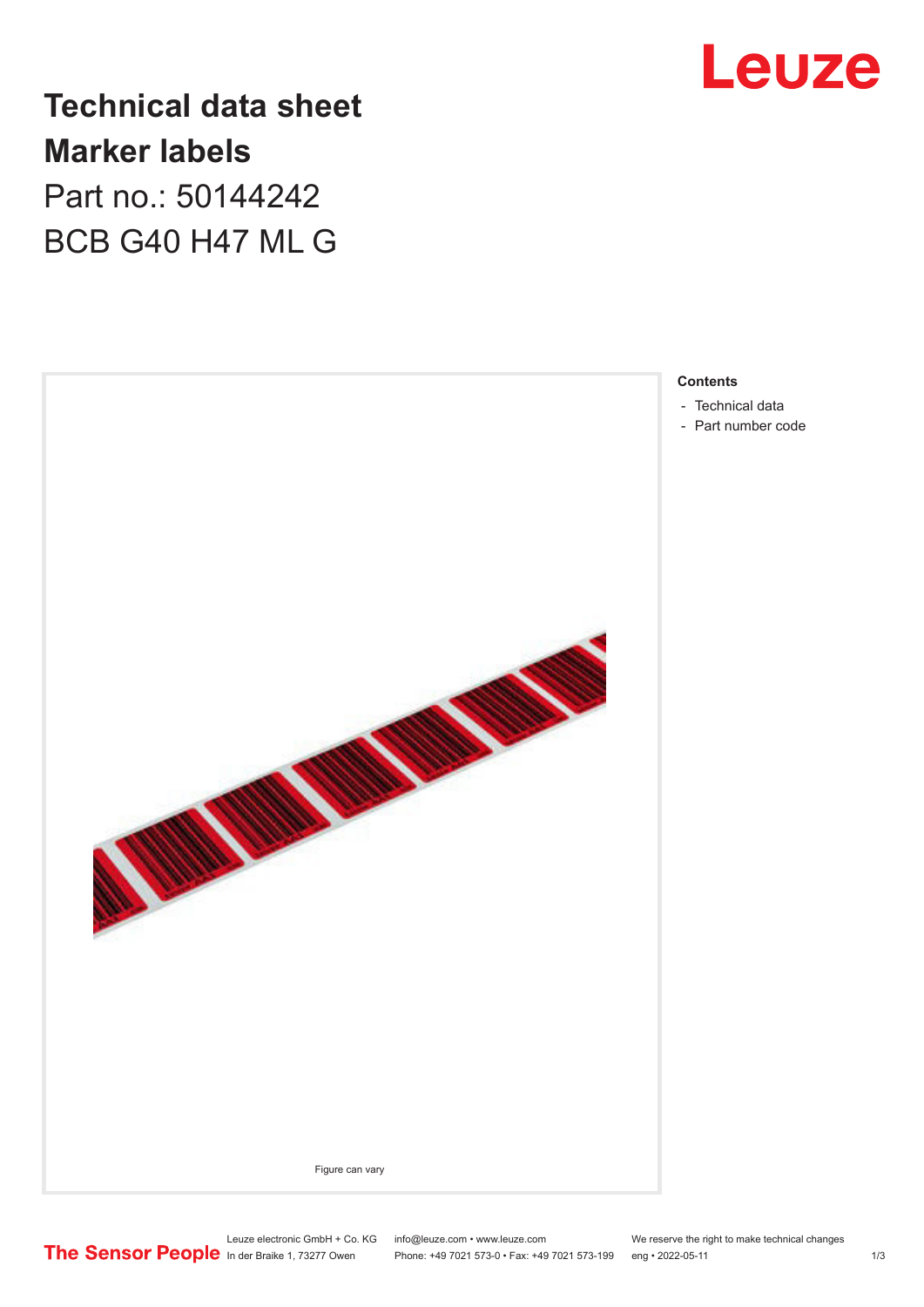## <span id="page-1-0"></span>**Technical data**

# Leuze

#### **Mechanical data**

| Dimension (H x L)                       | 47 mm x 40 mm             |  |  |
|-----------------------------------------|---------------------------|--|--|
| <b>Grid dimension</b>                   | 40 mm                     |  |  |
| Encoding                                | GG1                       |  |  |
| <b>Mechanical properties</b>            | Moisture resistant        |  |  |
|                                         | Partly chemical resistant |  |  |
|                                         | Scratch resistant         |  |  |
|                                         | UV resistant              |  |  |
|                                         | Wipe resistant            |  |  |
| <b>Adhesive</b>                         | Acrylate adhesive         |  |  |
| <b>Strength of adhesive</b>             | $0.1$ mm                  |  |  |
| <b>Manufacturing process</b>            | Filmsetting               |  |  |
| Chemical resistance (at 23 °C over 24   | Diesel oil                |  |  |
| h)                                      | Heptane                   |  |  |
|                                         | Transformer oil           |  |  |
|                                         | White spirit              |  |  |
| Curing                                  | 72 h                      |  |  |
|                                         |                           |  |  |
| <b>Environmental data</b>               |                           |  |  |
| Ambient temperature, operation          | $-40$ 120 °C              |  |  |
| <b>Processing temperature</b>           | 045 °C                    |  |  |
| Recommended processing tempera-<br>ture | 1025 °C                   |  |  |

Salt spray fog (150 h/5 %)

UV light

Free of grease Smooth

Dry

| <b>Classification</b> |  |  |  |
|-----------------------|--|--|--|
|                       |  |  |  |

| <b>Customs tariff number</b> | 48211010 |
|------------------------------|----------|
| <b>ECLASS 5.1.4</b>          | 27280190 |
| <b>ECLASS 8.0</b>            | 27280190 |
| <b>ECLASS 9.0</b>            | 27280192 |
| ECLASS 10.0                  | 27280192 |
| <b>ECLASS 11.0</b>           | 27280192 |
| <b>ECLASS 12.0</b>           | 27280192 |
| <b>ETIM 5.0</b>              | EC002498 |
| <b>ETIM 6.0</b>              | EC003015 |
| <b>ETIM 7.0</b>              | EC003015 |

## **Part number code**

#### Part designation: **BCB AAA BBB CCCC DDDD E**

**Resistance** Humidity

**Temperature resistance** 40 ... 120 °C **Property of base** Clean

| <b>BCB</b>  | Bar code tape                                                                                                                                                                                                                                                                                                     |
|-------------|-------------------------------------------------------------------------------------------------------------------------------------------------------------------------------------------------------------------------------------------------------------------------------------------------------------------|
| <b>BCB</b>  | <b>Series</b><br>BCB: Bar code tape                                                                                                                                                                                                                                                                               |
| <b>AAA</b>  | Grid / grid dimension<br>G30: 30 mm<br>G40: 40 mm                                                                                                                                                                                                                                                                 |
| <b>BBB</b>  | Tape height / special height<br>H25: height 25 mm<br>H47: height 47 mm<br>SH1: special height, individually between 20 - 32 mm<br>SH2: special height, individually between 33 - 47 mm<br>SH3: special height, individually between 48 - 70 mm<br>SH4: special height, individually between 71 - 140 mm           |
| <b>CCCC</b> | Tape length / special length<br>Lxxx: tape length in mm<br>SL: Special length                                                                                                                                                                                                                                     |
| <b>DDDD</b> | <b>Options</b><br>TWIN: two identical printed tapes<br>MVS: Measurement Value Switch (color red)<br>MV0: Measurement Value Zero (color yellow)<br>ML: Marker label<br>RW: Reverse Winding (changed winding direction, the smallest position value is inside on the wrapping core)<br>RK: Repair Kit (repair tape) |